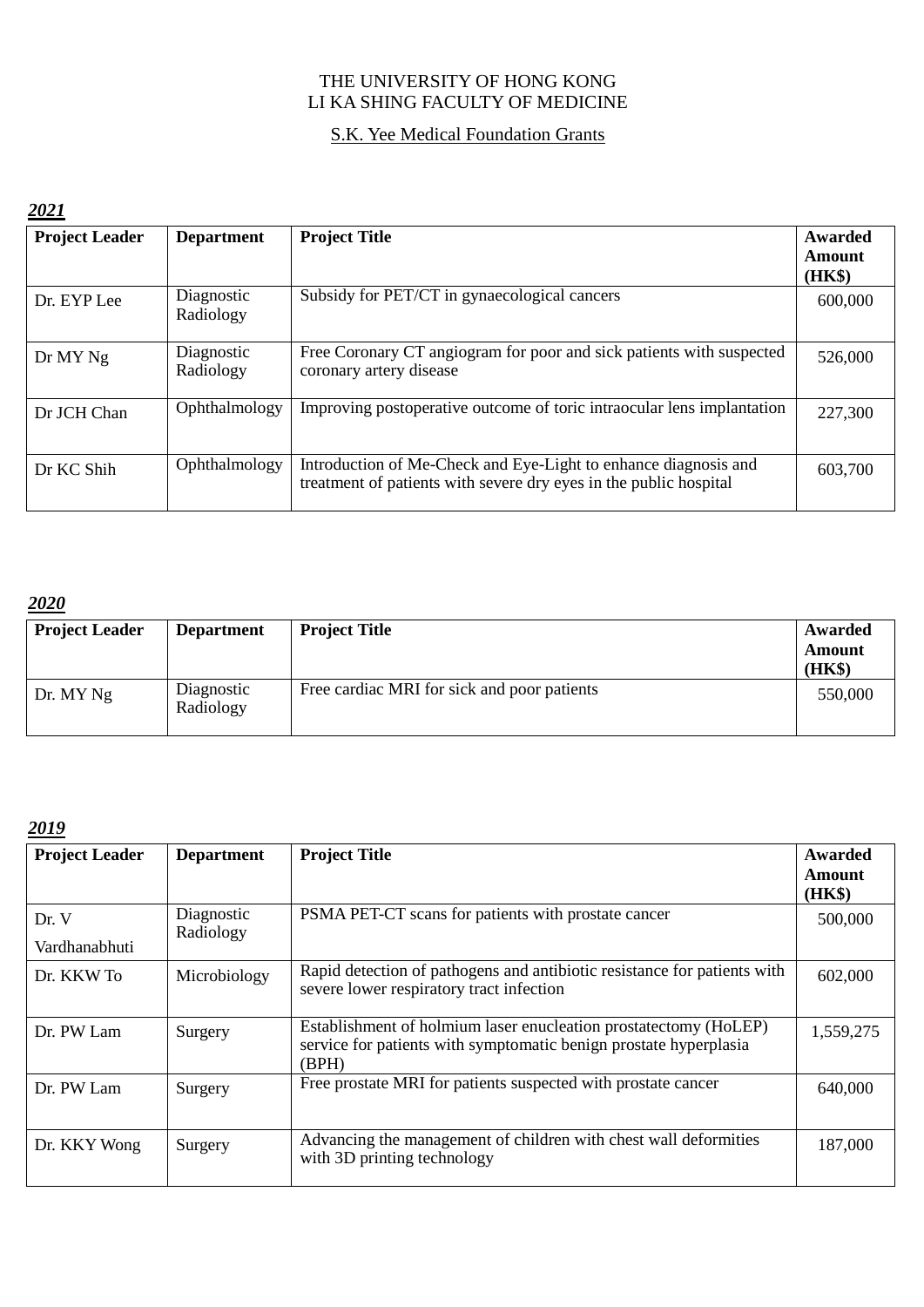| <b>Project Leader</b>  | <b>Department</b>       | <b>Project Title</b>                                                                                                                                                          | <b>Awarded</b> |
|------------------------|-------------------------|-------------------------------------------------------------------------------------------------------------------------------------------------------------------------------|----------------|
|                        |                         |                                                                                                                                                                               | <b>Amount</b>  |
|                        |                         |                                                                                                                                                                               | (HK\$)         |
| Dr. WHK Chiu           | Diagnostic<br>Radiology | Free Magnetic Resonance Enterography (MRE) for patients with<br>inflammatory bowel disease (IBD)                                                                              | 400,000        |
| Dr. EYP Lee            | Diagnostic<br>Radiology | Free access to timely MRI evaluation in suspected cases of disease<br>recurrence in female pelvic cancers                                                                     | 369,000        |
| Dr. HKF Mak            | Diagnostic<br>Radiology | Free Comprehensive Magnetic Resonance Imaging (MRI) scanning for<br>needy patients admitted to Queen Mary Hospital with acute ischemic<br>stroke or transient ischemic attack | 80,000         |
| Dr. V<br>Vardhanabhuti | Diagnostic<br>Radiology | Free liver MRI with liver-specific contrast agents for patients with<br>hepatocellular carcinoma (HCC)                                                                        | 450,000        |
| Dr. KH Chan            | Medicine                | Comprehensive investigations for encephalitis                                                                                                                                 | 448,800        |
| Professor AYH<br>Leung | Medicine                | Provision of minimal residual disease (MRD) detection and monitoring<br>services for patients with acute myeloid leukaemia (AML) in Hong<br>Kong                              | 1,092,810      |
| Dr. JCH Chan           | Ophthalmology           | Introduction of illuminated microcatheter-assisted circumferential<br>trabeculotomy (IMCT) as the primary surgical procedure for pediatric<br>glaucoma                        | 106,600        |
| Dr. JJC Cheung         | Ophthalmology           | Endoscopic eyebrow lift surgery for eyebrow ptosis correction surgery                                                                                                         | 90,210         |
| Dr. KC Shih            | Ophthalmology           | Intense pulsed light therapy in the management of moderate to severe<br>ocular surface disease                                                                                | 400,000        |
| Dr. KWJ Wong           | Ophthalmology           | Introduction of iStent for glaucoma patients in public hospitals                                                                                                              | 1,600,000      |
| Dr. COA Tsang          | Surgery                 | Hear Together - Auditory Brainstem Implant                                                                                                                                    | 873,600        |

| <b>Project Leader</b> | <b>Department</b>    | <b>Project Title</b>                                                                            | Awarded<br>Amount<br>(HK\$) |
|-----------------------|----------------------|-------------------------------------------------------------------------------------------------|-----------------------------|
| Dr. TC Lam            | Clinical<br>Oncology | Improving Access of MRI in Palliative Cancer Patients to Prevent<br><b>Spinal Complications</b> | 706,752                     |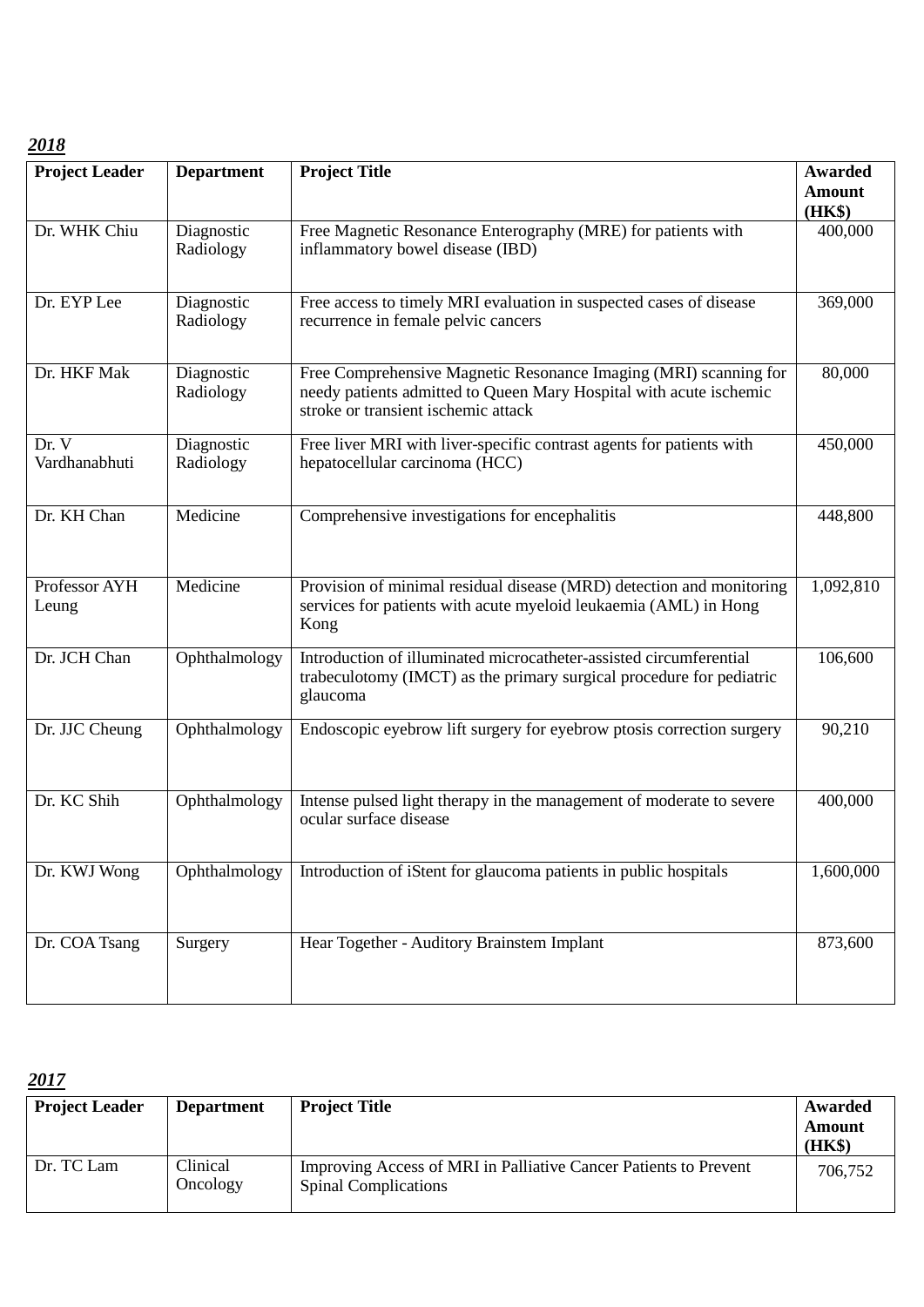| <b>Project Leader</b>      | <b>Department</b>                   | <b>Project Title</b>                                                                                                                                                                  | <b>Awarded</b><br><b>Amount</b><br>(HK\$) |
|----------------------------|-------------------------------------|---------------------------------------------------------------------------------------------------------------------------------------------------------------------------------------|-------------------------------------------|
| Professor ML<br>Lung       | Clinical<br>Oncology                | Non-invasive Real-time Monitoring and Next-generation Sequencing<br>of Circulating Tumor Cells for Improved Personalized Treatment of<br><b>Metastatic Colorectal Cancer Patients</b> | 956,000                                   |
| Dr. MY Ng                  | Diagnostic<br>Radiology             | Free Cardiac MRI for Sick and Poor Patients                                                                                                                                           | 600,000                                   |
| Dr. V<br>Vardhanabhuti     | Diagnostic<br>Radiology             | Provision of Computed Tomography Imaging Before Transcatheter<br>Aortic Valve Implantation (TAVI) for Patients with Aortic Valve<br><b>Stenosis</b>                                   | 612,240                                   |
| Dr. CLD Lam                | Medicine                            | Testing for Plasma EGFR Mutations in Advanced Stage Non-small<br>Cell Lung Cancer                                                                                                     | 284,144                                   |
| Dr. CHP Lee                | Medicine                            | Establishing an Optimal Genetic Screening Strategy for Identification<br>of Germline Mutation in Southern Chinese with Phaeochromocytoma<br>and Paraganglioma                         | 591,740                                   |
| Professor AYH<br>Leung     | Medicine                            | Provision of Free Azacitidine as Maintenance Therapy for<br>Haematopoietic Stem Cell Transplant Recipients at High Risk of<br>Relapse from Acute Myeloid Leukaemia                    | 840,000                                   |
| Professor WK<br>Leung      | Medicine                            | Provision of Small Bowel Capsule Endoscopy and Balloon-Assisted<br>Enteroscopy to Patients with Small Bowel Diseases                                                                  | 242,500                                   |
| Dr. WKW Seto               | Medicine                            | Serum Enhanced Liver Fibrosis (ELF): A Validated Marker for the<br>Non-invasive Diagnosis of Advanced Liver Fibrosis and Cirrhosis                                                    | 987,050                                   |
| Dr. YHD Yap                | Medicine                            | An Anti-Phospholipase A2 Receptor Antibody Monitoring Program<br>for Patients with Idiopathic Membranous Nephropathy                                                                  | 547,746                                   |
| Dr. KKW To                 | Microbiology                        | Rapid Molecular Diagnosis for Hospitalized Patients with Respiratory<br><b>Tract Infection</b>                                                                                        | 866,564                                   |
| Professor EHY<br><b>Ng</b> | Obstetrics and<br>Gynaecology       | Free Preimplantation Genetic Diagnosis Service for Monogenic<br>Diseases and Translocation Carriers to Prevent Offspring with Severe<br><b>Medical Conditions</b>                     | 2,000,000                                 |
| Dr. JCH Chan               | Ophthalmology                       | Introduction of Micropulse Laser Transscleral Cyclophotocoagulation<br>as a Non-Surgical Treatment Option for Glaucoma Patients in Hong<br>Kong West Cluster                          | 470,800                                   |
| Dr. JCH Chan               | Ophthalmology                       | To introduce CO2 laser assisted deep sclerectomy for glaucoma<br>patients in Hong Kong West Cluster                                                                                   | 743,200                                   |
| Dr. JJC Cheung             | Ophthalmology                       | Medpor Orbital Implant for Evisceration, Enucleation and Orbital<br><b>Reconstruction Surgery</b>                                                                                     | 162,000                                   |
| Dr. NKB Choy               | Ophthalmology                       | Use of Fibrin Glue for Pterygium Surgery                                                                                                                                              | 324,000                                   |
| Dr. NKB Choy               | Ophthalmology                       | Treatment of Ocular Surface Disease in Glaucoma Subjects with<br>Topical cyclosporine Eye Drop                                                                                        | 427,140                                   |
| Dr. JPY Cheung             | Orthopaedics<br>and<br>Traumatology | Teriparatide for Improving Lumbar Spinal Instrumented Fusion<br>Outcomes in the Elderly                                                                                               | 1,772,480                                 |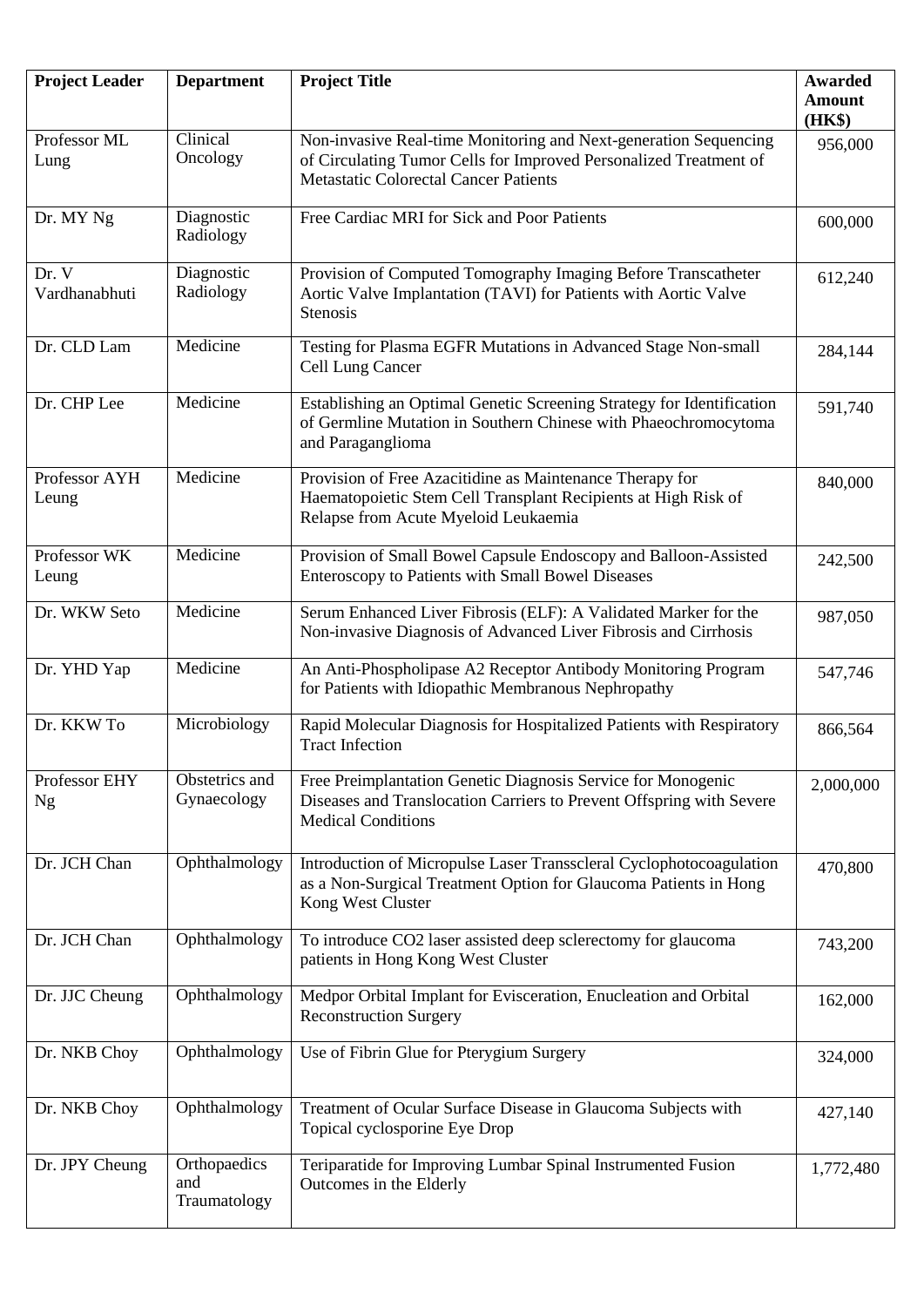| <b>Project Leader</b> | <b>Department</b>                         | <b>Project Title</b>                                                                                                                                                                                     | Awarded<br>Amount<br>(HK\$) |
|-----------------------|-------------------------------------------|----------------------------------------------------------------------------------------------------------------------------------------------------------------------------------------------------------|-----------------------------|
| Dr. SP Ho             | Paediatrics and<br>Adolescent<br>Medicine | Provision of Serum Tumor Markers Tests in Osteosarcoma and other<br>Paediatric Sarcomas                                                                                                                  | 74,740                      |
| Dr. CLT Wong          | Surgery                                   | Provision of 11C-Acetate and 18F-fluorodeoxyglucose Positron<br>Emission Tomography - Computed Tomography for Detection and<br>Monitoring of Treatment Response for Hepatocellular Carcinoma<br>Patients | 840,000                     |

| <b>Project Leader</b>  | <b>Department</b>                   | <b>Project Title</b>                                                                                                             | <b>Awarded</b><br><b>Amount</b><br>(HK\$) |
|------------------------|-------------------------------------|----------------------------------------------------------------------------------------------------------------------------------|-------------------------------------------|
| Professor PL<br>Khong  | Diagnostic<br>Radiology             | The University of Hong Kong PET/CT scan: A state-of-the-art imaging<br>facility available to all                                 | 1,988,000                                 |
| Dr Tommy T<br>Cheung   | Medicine                            | Provision of Free Herpes Zoster Vaccine for Patients with<br><b>Inflammatory Arthritis Requiring Biologic Therapies</b>          | 558,000                                   |
| Professor JCS<br>Chim  | Medicine                            | Application of two cycles of Bortezomib as Consolidation after<br>autologous stem cell transplantation in multiple myeloma       | 774,000                                   |
| Professor AYH<br>Leung | Medicine                            | Provision of free decitabine for young patients with acute myeloid<br>leukemia (AML) carrying DNMT3A mutation                    | 700,000                                   |
| Dr EWC Tse             | Medicine                            | Provision of obinutuzumab (anti-CD20 monoclonal antibody) to elderly<br>and/or unfit patients with chronic lymphocytic leukaemia | 888,000                                   |
| Professor JSM Lai      | Ophthalmology                       | Biologic agents therapy in non-infectious uveitis                                                                                | 913,032                                   |
| Dr Y Hu                | Orthopaedics<br>and<br>Traumatology | Provision of diffusion tensor imaging for cervical spondylotic<br>myelopathy diagnosis in elderly                                | 770,800                                   |
| Dr CL Cheung           | Pharmacology<br>and Pharmacy        | Genetic screening service of HLA-B*38:02 in people prescribing<br>antithyroid drug                                               | 899,708                                   |
| Dr W Gao               | Surgery                             | Determination of human papillomavirus status in head and neck cancer                                                             | 542,000                                   |

| 2015                  |                   |               |                             |
|-----------------------|-------------------|---------------|-----------------------------|
| <b>Project Leader</b> | <b>Department</b> | Project Title | Awarded<br>Amount<br>(HK\$) |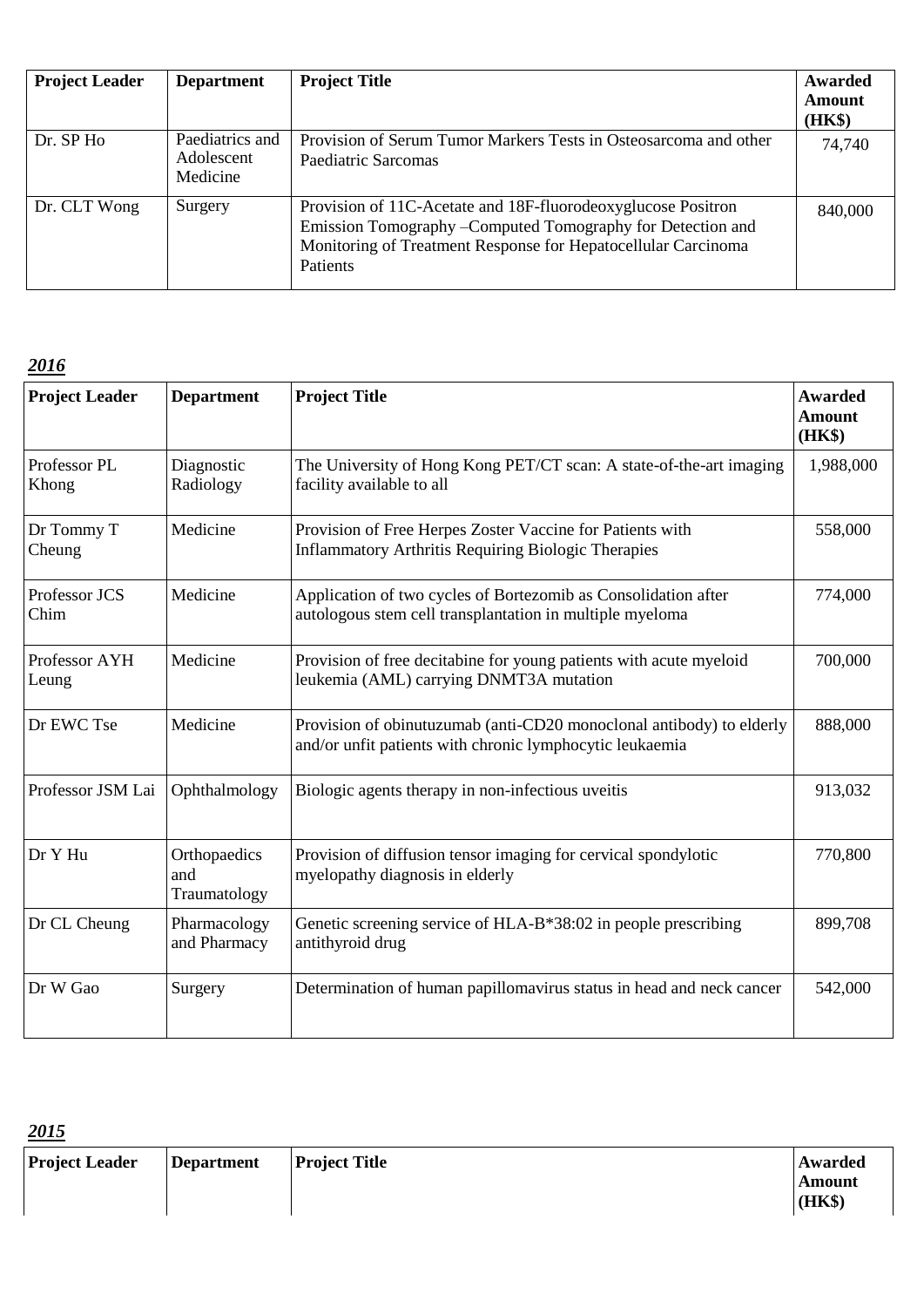| <b>Project Leader</b>  | <b>Department</b>       | <b>Project Title</b>                                                                                                                                                  | <b>Awarded</b><br><b>Amount</b><br>(HK\$) |
|------------------------|-------------------------|-----------------------------------------------------------------------------------------------------------------------------------------------------------------------|-------------------------------------------|
| Dr KO Lam              | Clinical<br>Oncology    | Improving Access to Chemotherapy in Locorgionally Advanced<br>Esophageal and Rectal Cancer for the Poor and Sick                                                      | 234,120                                   |
| Dr V<br>Vardhanabhuti  | Diagnostic<br>Radiology | Free Liver MRI with Liver-Specific Contrast Agent for Patients with<br>Hepatocellular Carcinoma (HCC)                                                                 | 337,500                                   |
| Dr PHM Chan            | Medicine                | Provision of Free B-type Natriuretic Peptide Testing for Poor and Sick<br>Patients with Fluid Overload to Improve Heart Failure Management                            | 270,750                                   |
| Dr PHM Chan            | Medicine                | Free computed tomography coronary angiography for poor and sick<br>patients to evaluate for coronary artery disease                                                   | 480,000                                   |
|                        |                         | Provision of free non-vitamin K antagonist oral anticoagulants for poor<br>and sick patients with atrial fibrillation who have high ischemic stroke<br>risk           | 694,080                                   |
| Professor AYH<br>Leung | Medicine                | Provision of free next generation sequencing (NGS) service of<br>prognostic and therapeutic values for patients with acute myeloid<br>leukemia in Hong Kong           | 1,836,000                                 |
| Professor WK<br>Leung  | Medicine                | Use of Fecal Calprotection for Diagnosis and Monitoring of Patients<br>with Inflammatory Bowel Disease                                                                | 500,000                                   |
| Dr GHH Singh           | Medicine                | Determination of Prognosis in Patients with Myelofibrosis Using Novel<br><b>Molecular Markers</b>                                                                     | 448,000                                   |
| Dr WK Szeto            | Medicine                | Provision of Controlled Attenuated Parameter Measurements for the<br>Identification of Non-Alcoholic Fatty Liver Disease and Disease<br>Monitoring of Liver Cirrhosis | 189,900                                   |
| Dr LK Ng               | Ophthalmology           | To Introduce Boston Keratoprosthesis for the Treatment of Corneal<br>Blindness in Queen Mary Hospital                                                                 | 249,460                                   |
| Dr YW Chan             | Surgery                 | Provision of Provox FreeHands FlexiVoice for Laryngectomees afer<br>Laryngectomy for Carcinoma of the Larynx and Hypopharynx                                          | 379,560                                   |
|                        |                         | Serological Follow-up of Nasopharyngeal Carcinoma Patients and<br><b>High-Risk Population</b>                                                                         | 448,575                                   |
| Dr TS Wong             | Surgery                 | Genomic DNA Testing in Selection of Oral Tongue Cancer Patients for<br><b>Target Therapy</b>                                                                          | 692,900                                   |

*2014*

| <b>Project Leader</b> | <b>Department</b>           | <b>Project Title</b>                                                                                                                                                                                  | <b>Awarded</b><br>Amount<br>(HK\$) |
|-----------------------|-----------------------------|-------------------------------------------------------------------------------------------------------------------------------------------------------------------------------------------------------|------------------------------------|
| Dr VHF Lee            | <b>Clinical</b><br>Oncology | Magnetic Resonance Imaging (MRI) for monitoring treatment response<br>in patients with inoperable hepatocellular carcinoma treated with<br>transarterial chemoembolization (TACE) and/or radiotherapy | 583,020                            |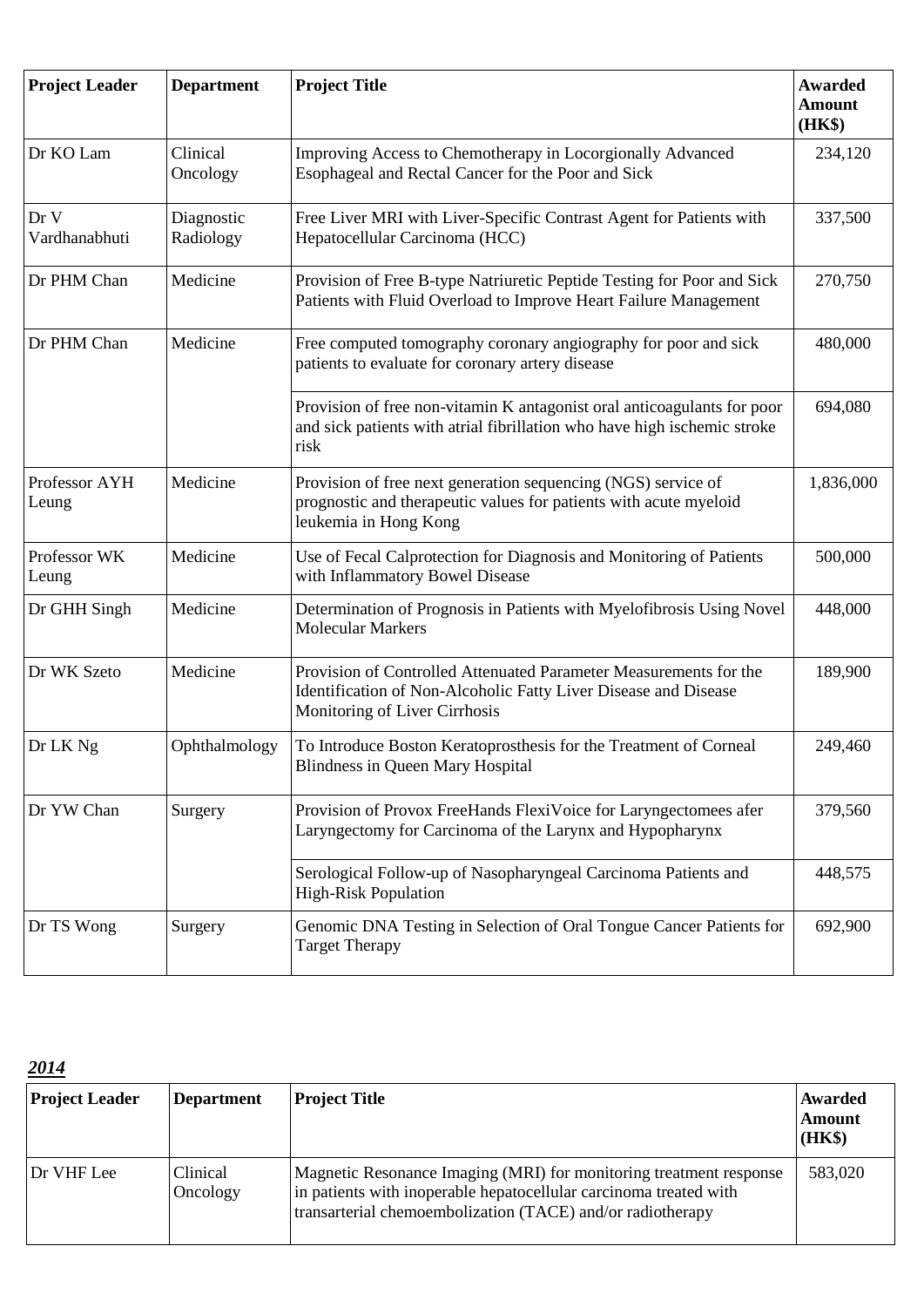| <b>Project Leader</b>        | <b>Department</b>       | <b>Project Title</b>                                                                                                                                                           | <b>Awarded</b><br>Amount<br>(HK\$) |
|------------------------------|-------------------------|--------------------------------------------------------------------------------------------------------------------------------------------------------------------------------|------------------------------------|
| Dr HKF Mak                   | Diagnostic<br>Radiology | Free Comprehensive Magnetic Resonance Imaging (MRI) scanning for<br>needy patients admitted to Queen Mary Hospital with acute ischemic<br>stroke or transient ischemic attack. | 10,200,000                         |
| Dr WWK Seto                  | Medicine                | Provision of serum quantitative hepatitis B surface antigen<br>measurements to optimize disease monitoring and risk stratification of<br>chronic hepatitis B                   | 717,780                            |
| Professor CW Lam   Pathology |                         | Undiagnosed Disease Program for Ending Diagnostic Odyssey                                                                                                                      | 1,050,000                          |
| Dr W Gao                     | Surgery                 | Radiochemotherapy sensitivity test on throat cancer                                                                                                                            | 485,099                            |
| Dr KKY Wong                  | Surgery                 | Provision of advanced minimally invasive treatment for children with<br>pectus excavatum                                                                                       | 548,000                            |
| Dr STS Wong                  | Surgery                 | Detection of cancer-associated bacterial biota in patients with oral<br>tongue carcinoma                                                                                       | 999,423                            |

| <b>Project Leader</b>  | <b>Department</b>                         | <b>Project Title</b>                                                                                                                                                                         | <b>Awarded</b><br><b>Amount</b><br>(HK\$) |
|------------------------|-------------------------------------------|----------------------------------------------------------------------------------------------------------------------------------------------------------------------------------------------|-------------------------------------------|
| Dr VHF Lee             | Clinical<br>Oncology                      | Complimentary EBV DNA testing for the poor and sick patients<br>diagnosed to have nasopharyngeal carcinoma                                                                                   | 570,100                                   |
| Dr VHF Lee             | Clinical<br>Oncology                      | Granulocyte-colony stiumlating factor (G-CSF) support to prevent<br>neutropenia and its complications for patients receiving palliative<br>chemotherapy for their stage IV metastatic cancer | 661,680                                   |
| Dr EYP Lee             | Diagnostic<br>Radiology                   | Free MRI scans for optimal treatment planning in financially needy<br>patients with cervical cancer                                                                                          | 504,000                                   |
| Professor CS Chim      | Medicine                                  | Use of bortezomib during conditioning of autologous stem cell<br>transplantation of international Stage III myeloma                                                                          | 774,000                                   |
| Professor AYH<br>Leung | Medicine                                  | Provision of free sorafenib for patients with refractory or relapsed acute<br>myeloid leukemia to bridge them to curative bone marrow<br>transplantation                                     | 927,000                                   |
| Dr YHD Yap             | Medicine                                  | A Therapeutic Drug Monitoring Program of Mycophenolic Acid in<br>patients with Lupus Nephritis                                                                                               | 132,000                                   |
| Dr YHI Wong            | Ophthalmology                             | To introduce Ranibizumab (Lucentis) for the treatment of Retinal Vein<br>Occlusion to Queen Mary Hospital                                                                                    | 1,032,000                                 |
| Dr WYJ Lee             | Ophthalmology                             | The introduction of minimally invasive glaucoma surgery for public<br>patients and skill transfer to non-glaucoma and junior eye doctors                                                     | 932,607                                   |
| Professor GCF<br>Chan  | Paediatrics and<br>Adolescent<br>Medicine | Molecular Diagnosis for Childhood Cancers: Defining the Prognosis<br>and Stratifying the Proper Treatments                                                                                   | 838,587                                   |
| Dr BHY Chung           | Paediatrics and<br>Adolescent<br>Medicine | Genomic Medicine for ALL - State of Art testing for Hong Kong<br>Children with Genetic Conditions                                                                                            | 1,929,880                                 |
| Dr YW Chan             | Surgery                                   | Establishing the keratinocyte culture platform in skin bank for use in                                                                                                                       | 906,424                                   |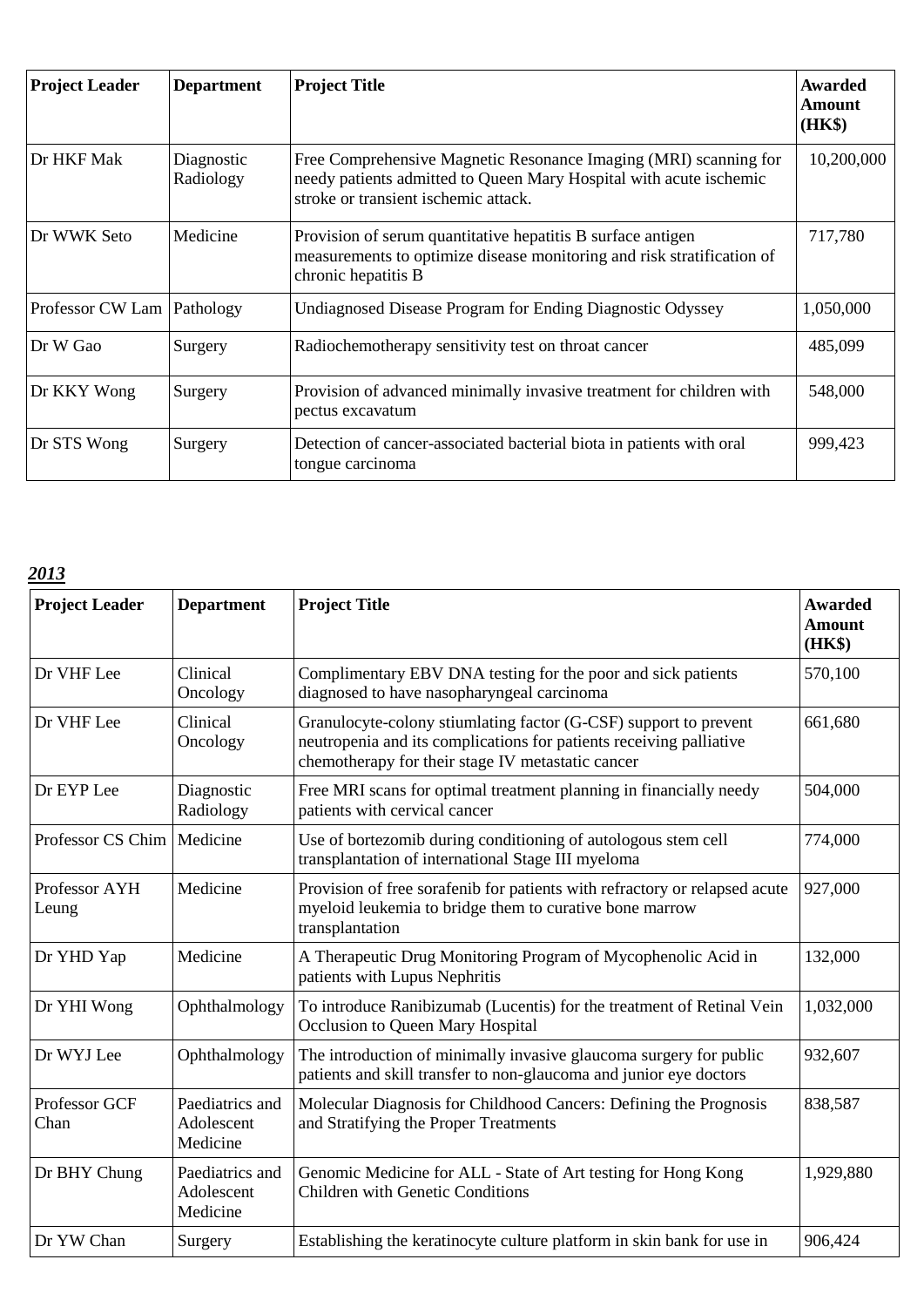| <b>Project Leader</b>       | <b>Department</b> | <b>Project Title</b>                                                                                                                 | Awarded<br>Amount<br>(HK\$) |
|-----------------------------|-------------------|--------------------------------------------------------------------------------------------------------------------------------------|-----------------------------|
|                             |                   | treatment of chronic skin ulcers and sever burn injury                                                                               |                             |
| Dr STS Wong                 | Surgery           | Human papillomavirus screeing for early head and neck cancer<br>detection                                                            | 964,220                     |
| Professor YL<br>Kwong       | Medicine          | Provision of free azacitidine for high-risk patient with myelodysplastic<br>syndrome (MDS)                                           | 1,792,000                   |
| Professor US Khoo Pathology |                   | HER2 Dual ISH test to eligibility for Trastuzumab (Herceptin) in breast<br>cancer patients receiving treatment from public hospitals | 319,640                     |

| <b>Project Leader</b>        | <b>Department</b>                         | <b>Project Title</b>                                                                                                                                                                                        | <b>Awarded</b><br>Amount<br>(HK\$) |
|------------------------------|-------------------------------------------|-------------------------------------------------------------------------------------------------------------------------------------------------------------------------------------------------------------|------------------------------------|
| Dr CW Cheung                 | Anaesthesiology                           | Implantation of Intrathecal Pump for Cancer Pain Patients                                                                                                                                                   | 448,400                            |
| Dr JWH Tsang                 | Clinical<br>Oncology                      | Study of the OncotypeDx 21-gene assay and its impact on the treatment<br>decision making process among Hong Kong Chinese breast cancer<br>patients.                                                         | 503,475                            |
| Professor PL<br>Khong        | Disgnostic<br>Radiology                   | The University of Hong Kong PET/CT scan: A state-of-the-art imaging<br>facility available to all                                                                                                            | 3,330,000                          |
| Professor JSM Lai            | Ophthalmology                             | To introduce ExPRESS shunt in glaucoma filter surgery for the<br>treatment of glaucoma at Queen Mary Hospital                                                                                               | 286,000                            |
| Dr DCL Lam                   | Medicine                                  | Clinical application of different Dr.iver mutations and biomarkers in<br>lung cancer                                                                                                                        | 648,200                            |
| Professor YL<br>Kwong        | Medicine                                  | Provision of bendamustine for the treatment of non-Hodgkin lymphoma<br>and chronic lymphocytic leukemia                                                                                                     | 1,643,520                          |
| Dr BHY Chung                 | Paediatrics and<br>Adolescent<br>Medicine | Comprehensive genetic evaluation of ChilDr.en with Autism Spectrum<br>Disorders in Hong Kong                                                                                                                | 917,440                            |
| Dr JCS Chim                  | Medicine                                  | Genetic study (FISH Study) for personalized treatment of multiple<br>myeloma                                                                                                                                | 420,000                            |
| Professor CW Lam   Pathology |                                           | The First Prospective Second Generation Newborn Screening in Hong<br>Kong                                                                                                                                   | 973,819.20                         |
| Dr RKY Tsang                 | Surgery                                   | Provision of Plasma EBV DNA Titre Assay for Detection and<br>Monitoring of Treatment Response in Nasopharyngeal carcinoma and<br>other EBV related tumours in the Head and Neck Region for poor<br>patients | 1,032,648                          |
| Professor WI Wei             | Surgery                                   | Speech rehabilitation after total laryngectomy - self help and mutual<br>help                                                                                                                               | 814,000                            |
| Dr KKY Wong                  | Surgery                                   | Provision of Modern Surgical Care to Poor ChilDr.en with Congenital<br>Anomalies in Southern China                                                                                                          | 770,000                            |
| Dr CK Yeung                  | Medicine                                  | HLA-B*58:01 allele screening to reduce allopurinol-induced severe<br>cutaneous reactions in patients with chronic kidney disease in Hong<br>Kong                                                            | 413,928                            |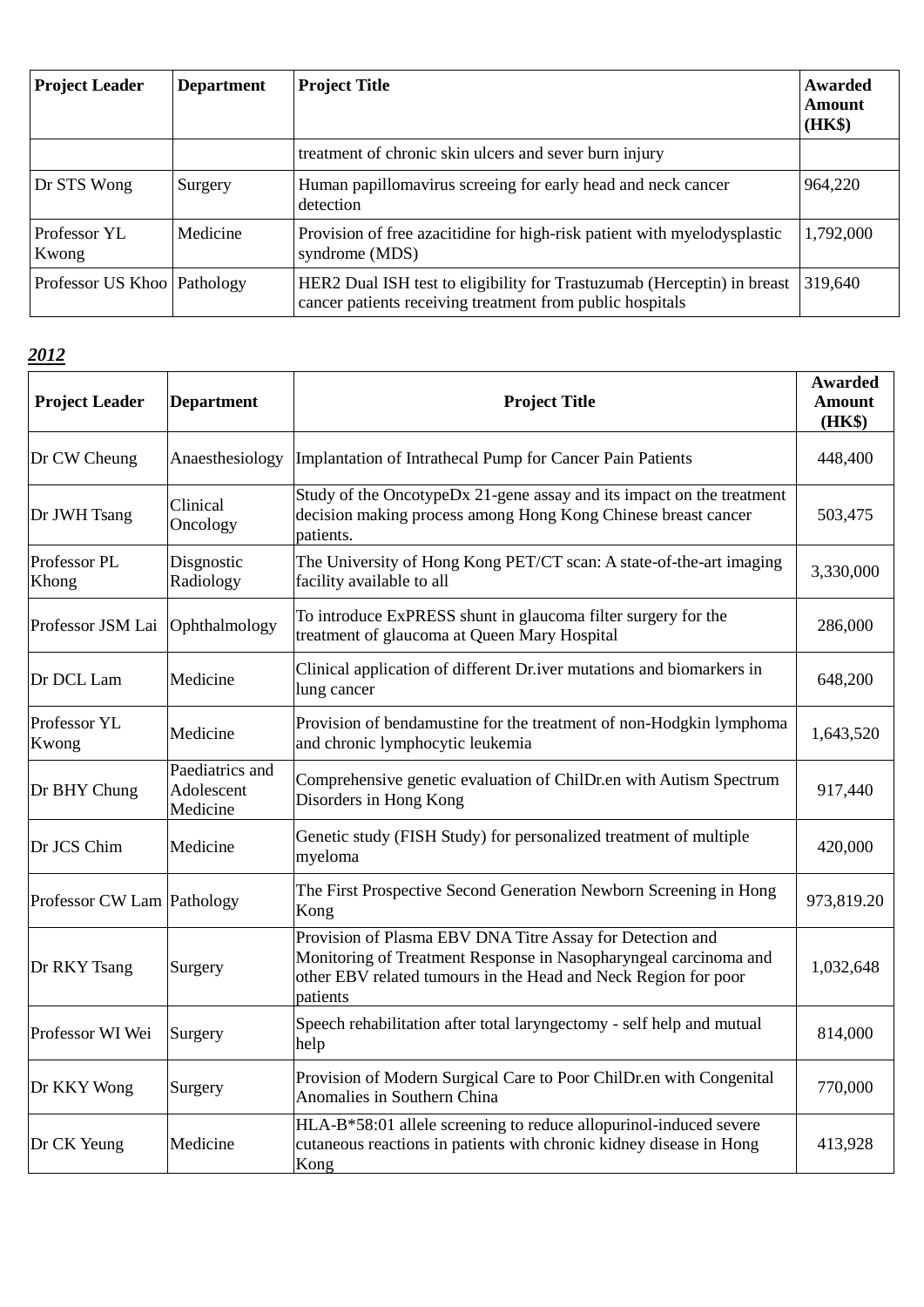| . . | . . | ۰. | . . |  |
|-----|-----|----|-----|--|
|     |     |    |     |  |

| <b>Project Leader</b>         | <b>Department</b>                         | <b>Project Title</b>                                                                                       | Awarded<br>Amount<br>(HK\$) |
|-------------------------------|-------------------------------------------|------------------------------------------------------------------------------------------------------------|-----------------------------|
| <b>Professor PKH</b><br>Tam   | Surgery                                   | Advancing laparoscopic skills in China - an extension of the current<br>laparoscopic workshop scheme       | 706,000                     |
| <b>Professor SWK</b><br>Cheng | Surgery                                   | Endovascular aortic stent graft program for treating aortic dissections                                    | 1,005,800                   |
| Dr BHY Chung                  | Paediatrics and<br>Adolescent<br>Medicine | Provision of molecular diagnosis for patients with birth defects/genetic<br>conditions in Hong Kong        | 1,000,000                   |
| Professor ANY<br>Cheung       | Pathology                                 | HPV detection as an adjunct for triage of atypical cervical cytology in<br>screening for cervical cancer   | 1,348,983                   |
| Dr VHF Lee                    | Clinical<br>Oncology                      | Complimentary EBV DNA testing for the poor and sick patients<br>diagnosed to have nasopharyngeal carcinoma | 602,880                     |
| Dr RKY Tsang                  | Surgery                                   | Bone-anchored Hearing Aid for the hearing impaired not suitable for<br>conventional hearing aids           | 543,600                     |

| <b>Project Leader</b>  | <b>Department</b>    | <b>Project Title</b>                                                                                                                                             | <b>Awarded</b><br><b>Amount</b><br>(HK\$) |
|------------------------|----------------------|------------------------------------------------------------------------------------------------------------------------------------------------------------------|-------------------------------------------|
| Dr DTM Chan            | Medicine             | Provision of HBVDNA Assays for Immunosuppressed HBsAg-positive<br>Kidney Transplant Recipients and Patients with Kidney Diseases                                 | 95,000                                    |
| Professor SWK<br>Cheng | Surgery              | Endovascular aortic stent graft program: A minimally invasive standard<br>for treating aortic diseases                                                           | 704,000                                   |
| Professor MG<br>Irwin  |                      | Anaesthesiology Radiofrequency Therapy for chronic and cancer pain patient                                                                                       | 323,200                                   |
| Dr US Khoo             | Pathology            | HER2 FISH test to assess eligibility for Trastuzumab (Herceptin) in<br>breast cancer patients applying for assistance from Samaritan Fund for<br>treatment       | 409,852                                   |
| Professor YL<br>Kwong  | Medicine             | Provision of clofarabine for the treatment of relapsed or refractory acute<br>leukaemia                                                                          | 600,000                                   |
| Dr DCL Lam             | Medicine             | Establishment of Molecular Tests for Personalized Therapy Regime for<br>lung cancer                                                                              | 346,020                                   |
| Dr VHF Lee             | Clinical<br>Oncology | Complementary EBV DNA testing for the poor and sick patients<br>diagnosed to have nasopharyngeal carcinoma                                                       | 675,000                                   |
| Dr AYH Leung           | Medicine             | Provision of free sorafenib for patients with refractory or relapsed acute<br>myeloid leukemia to bridge them to curative bone marrow<br>transplantation         | 600,000                                   |
| Professor PKH<br>Tam   | Surgery              | Establishing SK Yee Medical Foundation Clinical Fellowships                                                                                                      | 411,900                                   |
| Dr SCW Tang            | Medicine             | Provision of free mycophenolate mofetil for IgA nephropathy patients<br>with persistent proteinuria despite maximal angiotensin blockade<br>therapy in Hong Kong | 382,560                                   |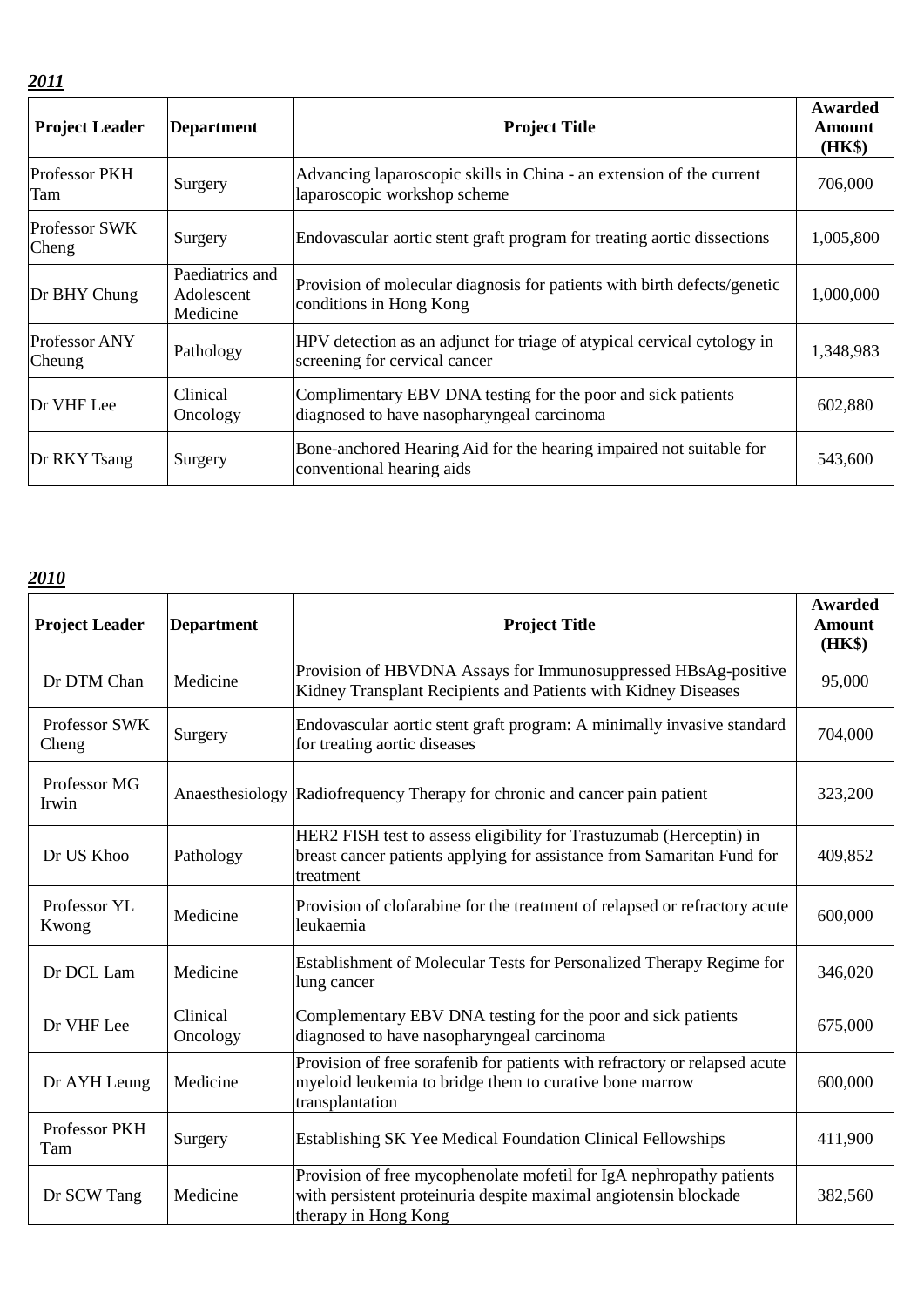| <b>Project Leader</b>      | <b>Department</b> | <b>Project Title</b>                                                                                                                                                                                                                                            | Awarded<br>Amount<br>(HK\$) |
|----------------------------|-------------------|-----------------------------------------------------------------------------------------------------------------------------------------------------------------------------------------------------------------------------------------------------------------|-----------------------------|
| Dr AYM Wang                | Medicine          | Providing Intravenous Paricalcitol Treatment to the Sick and Poor<br>Chronic Hemodialysis Patients for Severe Secondary<br>Hyperparathyroidism Resistant to Existing Vitamin D Analogs                                                                          | 739,784                     |
| Professor WI Wei   Surgery |                   | Brainstem Implant for 6 profoundly deaf Chinese patients                                                                                                                                                                                                        | 382,800                     |
| Professor WI Wei   Surgery |                   | Head and Neck Course in China - to update current surgical techniques<br>and patient care options for doctors and nurses in relatively<br>underdeveloped areas in China. This will benefit those poor patients<br>suffering from head and neck cancer in China. | 142,000                     |
| Professor WI Wei           | Surgery           | Speech rehabilitation after total laryngectomy - self help and mutual<br>help                                                                                                                                                                                   | 352,200                     |
| Dr KKY Wong                | Surgery           | Development of minimally invasive surgery service for children in<br>centres in rural China                                                                                                                                                                     | 508,552                     |
| Professor Jimmy<br>$Lai*$  | Eye Institute     | To introduce Ologen implant in glaucoma filter surgery for the treatment<br>of glaucoma at Queen Mary Hospital and United Christian Hospital                                                                                                                    | 231,000                     |

\* Project Submitted in 2009 and awarded in 2010

### *2009*

| <b>Project Leader</b>          | <b>Department</b>                   | <b>Project Title</b>                                                                                                          | Awarded<br><b>Amount</b><br>(HK\$) |
|--------------------------------|-------------------------------------|-------------------------------------------------------------------------------------------------------------------------------|------------------------------------|
| <b>Professor ANY</b><br>Cheung | Pathology                           | HPV detection as an adjunct for triage of atypical cervical cytology in<br>screening for cervical cancer                      | 865,500                            |
| Dr PL Khong                    | Diagnostic<br>Radiology             | The University of Hong Kong PET/CT scan: A state-of-the-art imaging<br>facility available to all                              | 1,000,800                          |
| Dr AYH Leung                   | Medicine                            | Provision of free molecular tests for patients with acute myeloid<br>leukemia with normal cytogenetics                        | 631,536                            |
| Dr Hu Yong                     | Orthopaedics<br>and<br>Traumatology | Implementation of individualized brain computer interface design for<br>spinal cord injury patients                           | 330,000                            |
| <b>Professor PKH</b><br>Tam    | Surgery                             | Improving the surgical care of sick children in Hong Kong by providing<br>cutting edge minimally invasive and robotic surgery | 1,009,207                          |
| Dr Carol Yu                    | Eye Institute                       | Establishment of oculoplastic service at The University of Hong<br>Kong/Queen Mary Hospital                                   | 911,736                            |

| <b>Project Leader</b>  | Department | <b>Project Title</b>                                                                                   | Awarded<br><b>Amount</b><br>(HK\$) |
|------------------------|------------|--------------------------------------------------------------------------------------------------------|------------------------------------|
| Professor SWK<br>Cheng | Surgery    | Endovascular aortic stent graft program: A minimally invasive<br>standard for treating aortic diseases | 640,000                            |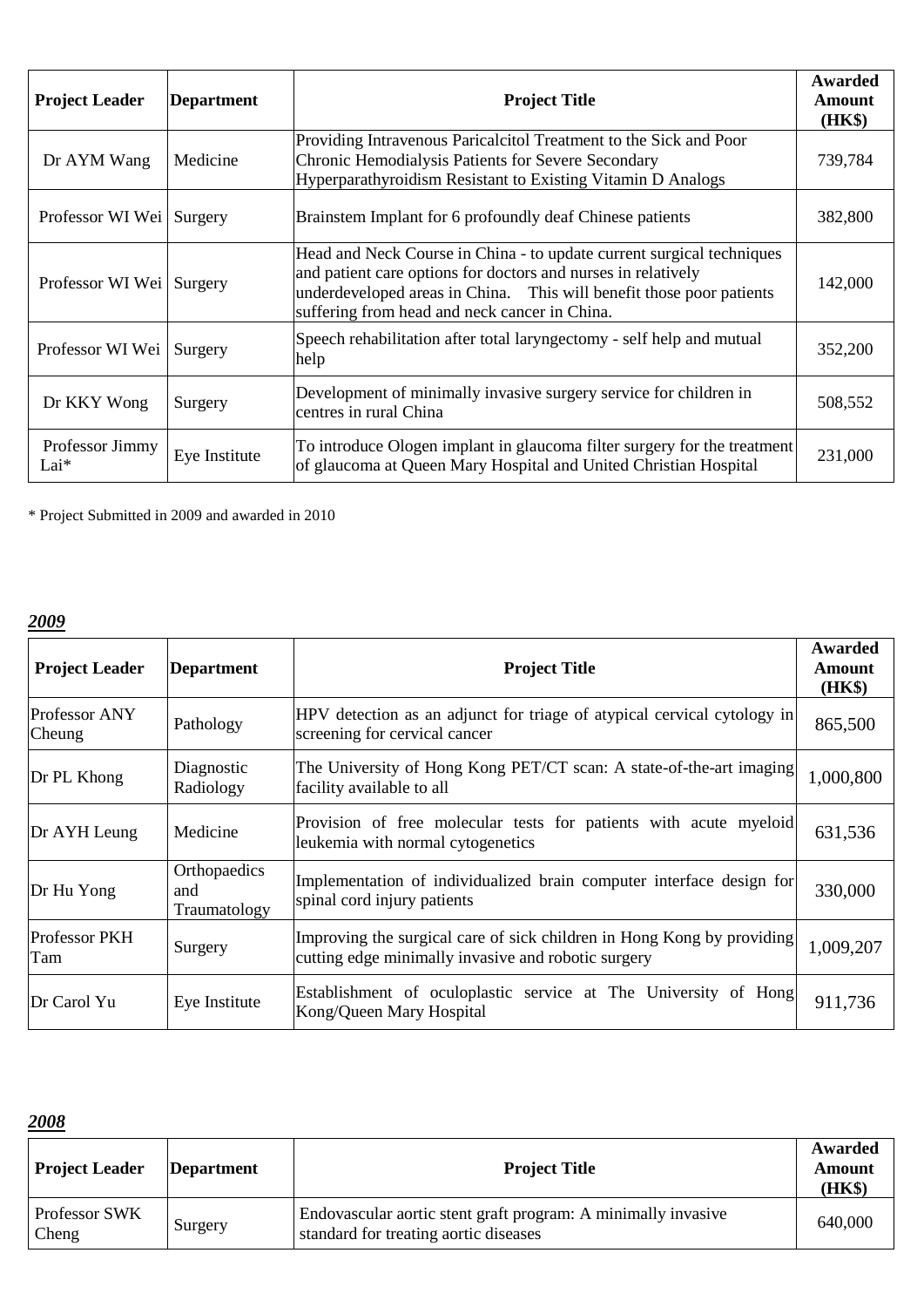| <b>Project Leader</b> | <b>Department</b> | <b>Project Title</b>                                                                                                                                                                                                                                               | Awarded<br><b>Amount</b><br>(HK\$) |
|-----------------------|-------------------|--------------------------------------------------------------------------------------------------------------------------------------------------------------------------------------------------------------------------------------------------------------------|------------------------------------|
| Professor YL<br>Kwong | Medicine          | Provision of new anti-fungal drugs free-of-charge to patients with<br>blood cancers and after bone marrow transplantation who are<br>suffering from invasive fungal infections                                                                                     | 993,866                            |
| Dr AYH Leung          | Medicine          | Provision of free service for serum polyoma BK virus quantification<br>to kidney transplant recipients in Hong Kong                                                                                                                                                | 692,700                            |
| Dr KKW Li             | Eye Institute     | A new rehabilitative treatment for patients with visual loss from<br>macular degeneration - The telescopic intraocular lens implant<br>(IOP-VIP System)                                                                                                            | 919,525                            |
| Professor PKH<br>Tam  | Surgery           | Establishing a quaternary pediatric gastrointestinal center for Hong<br>Kong                                                                                                                                                                                       | 1,994,050                          |
| Professor WI Wei      | Surgery           | Head and neck course in China - to introduce current surgical<br>techniques and patient care for doctors and nurses working in<br>relatively underdeveloped areas in China. This will benefit those poor<br>patients suffering from head and neck cancer in China. | 227,000                            |
| Professor HF Tse      | Medicine          | Direct endomyocardial injection of autologus bone marrow cells for<br>treatment of patients with "end-stage" Ischaemic heart failure                                                                                                                               | 1,665,000                          |

| <b>Project Leader</b>       | <b>Department</b>                   | <b>Project Title</b>                                                                                                                                                                  | Awarded<br>Amount<br>(HK\$) |
|-----------------------------|-------------------------------------|---------------------------------------------------------------------------------------------------------------------------------------------------------------------------------------|-----------------------------|
| Professor SWK<br>Cheng      | Surgery                             | Percutaneous plaque excision for lower limb salvage in peripheral<br>arterial occlusive disease                                                                                       | 600,000                     |
| Dr Yong Hu                  | Orthopaedics<br>and<br>Traumatology | Biomechanical and Electrophysiological Guidance for Low Back Pain<br><b>Rehabilitation and Prevention</b>                                                                             | 629,400                     |
| Dr PL Khong                 | Diagnostic<br>Radiology             | The University of Hong Kong PET/CT scan: A state-of-the-art imaging<br>facility available to all                                                                                      | 720,000                     |
| Professor YL<br>Kwong       | Medicine                            | Provision of ibritumomab for the treatment of lymphoma                                                                                                                                | 480,000                     |
| Dr AYH Leung                | Medicine                            | Provision of free alemtuzumab (anti-CD52) to patients with chronic<br>lymphocytic leukemia refractory to conventional chemotherapy                                                    | 611,288                     |
| <b>Professor PKH</b><br>Tam | Surgery                             | Offering surgical care to poor children with major congenital anomalies<br>in rural China                                                                                             | 527,700                     |
| Professor WI Wei            | Surgery                             | Speech rehabilitation after total laryngectomy - self help and mutual<br>help                                                                                                         | 562,620                     |
| Professor WI Wei            | Surgery                             | Head and Neck Course in China - to introduce techniques of<br>contemporary operations and patient care for doctors and nurses<br>working in relatively underdeveloped areas in China. | 217,500                     |
| Professor WI Wei            | Surgery                             | Bone-anchored Hearing Aid for the Severe Deaf Patients                                                                                                                                | 968,040                     |
| Professor David<br>Wong     | Eye Institute                       | To introduce Bevacizumab for the treatment of Macular Degeneration<br>and diabetic retinopathy to Queen Mary Hoapital                                                                 | 340,000                     |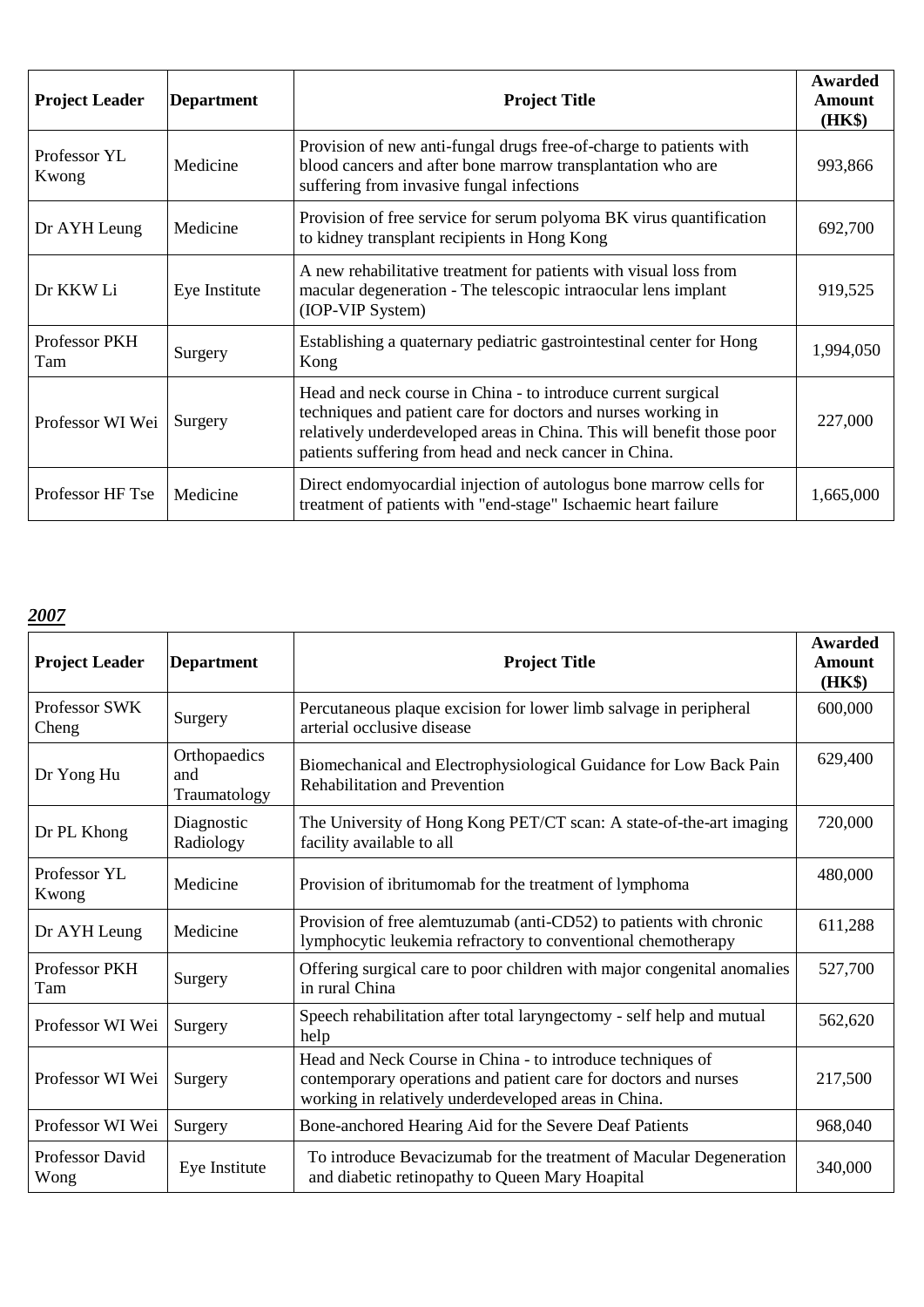| <b>Project Leader</b>         | <b>Department</b> | <b>Project Title</b>                                                                                             | Awarded<br><b>Amount</b><br>(HK\$) |
|-------------------------------|-------------------|------------------------------------------------------------------------------------------------------------------|------------------------------------|
| Dr AOO Chan                   | Medicine          | Double balloon enteroscopy for patients with small nowel disease                                                 | 656,640                            |
| <b>Professor SWK</b><br>Cheng | Surgery           | Endovascular aortic stent graft program for treating acute aortic<br>dissections                                 | 804,000                            |
| Professor ANY<br>Cheung       | Pathology         | $HPV$ detection – an adjunct to triage of atypical cervical cytology in<br>screening for risk of cervical cancer | 711,200                            |
| Professor YL<br>Kwong         | Medicine          | Provision of oral arsenic trioxide free to patients with cancers                                                 | 410,000                            |
| Professor PKH<br>Tam          | Surgery           | Offering laparoscopic surgical workshops in china                                                                | 1,093,600                          |

# *2005*

| <b>Project Leader</b>   | <b>Department</b> | <b>Project Title</b>                                                                                                                                                             | Awarded<br>Amount<br>(HK\$) |
|-------------------------|-------------------|----------------------------------------------------------------------------------------------------------------------------------------------------------------------------------|-----------------------------|
| Dr AOO Chan             | Medicine          | Infliximab for patients with refractory Crohn's disease                                                                                                                          | 720,000                     |
| Professor RTF<br>Cheung | Medicine          | Development of Chinese-language versions of internationally-accepted<br>stroke training materials for healthcare professionals treating Chinese<br>stroke patients               | 1,077,364                   |
| Professor RTP<br>Poon   | Surgery           | Training courses on radiofrequency ablation for liver cancers                                                                                                                    | 344,000                     |
| Professor PKH<br>Tam    | Surgery           | Further expansion of the "Train-the-Trainers" programme for paediatric<br>surgery in China                                                                                       | 845,462                     |
| Professor WI Wei        | Surgery           | Cochlear implant for 10 profoundly deaf Chinese children in Hong<br>Kong                                                                                                         | 1,250,000                   |
| Professor WI Wei        | Surgery           | Cochlear implant for 14 profoundly deaf Chinese children in China                                                                                                                | 1,790,000                   |
| Professor WI Wei        | Surgery           | Head and neck course in China – to teach techniques of contemporary<br>operations and patient care for doctors and nurses working in relatively<br>underdeveloped areas in China | 343,000                     |
| Professor WI Wei        | Surgery           | Speech rehabilitation after total laryngectomy $-$ self help and mutual<br>help                                                                                                  | 511,194                     |

| <b>Project Leader</b> | Department | <b>Project Title</b>                                                                                     | Awarded<br>Amount<br>(HK\$) |
|-----------------------|------------|----------------------------------------------------------------------------------------------------------|-----------------------------|
| Dr LWC Chow           | Surgery    | Chemosensitivity testing service for selection of chemotherapy in breast 1,158,753.20<br>cancer patients |                             |